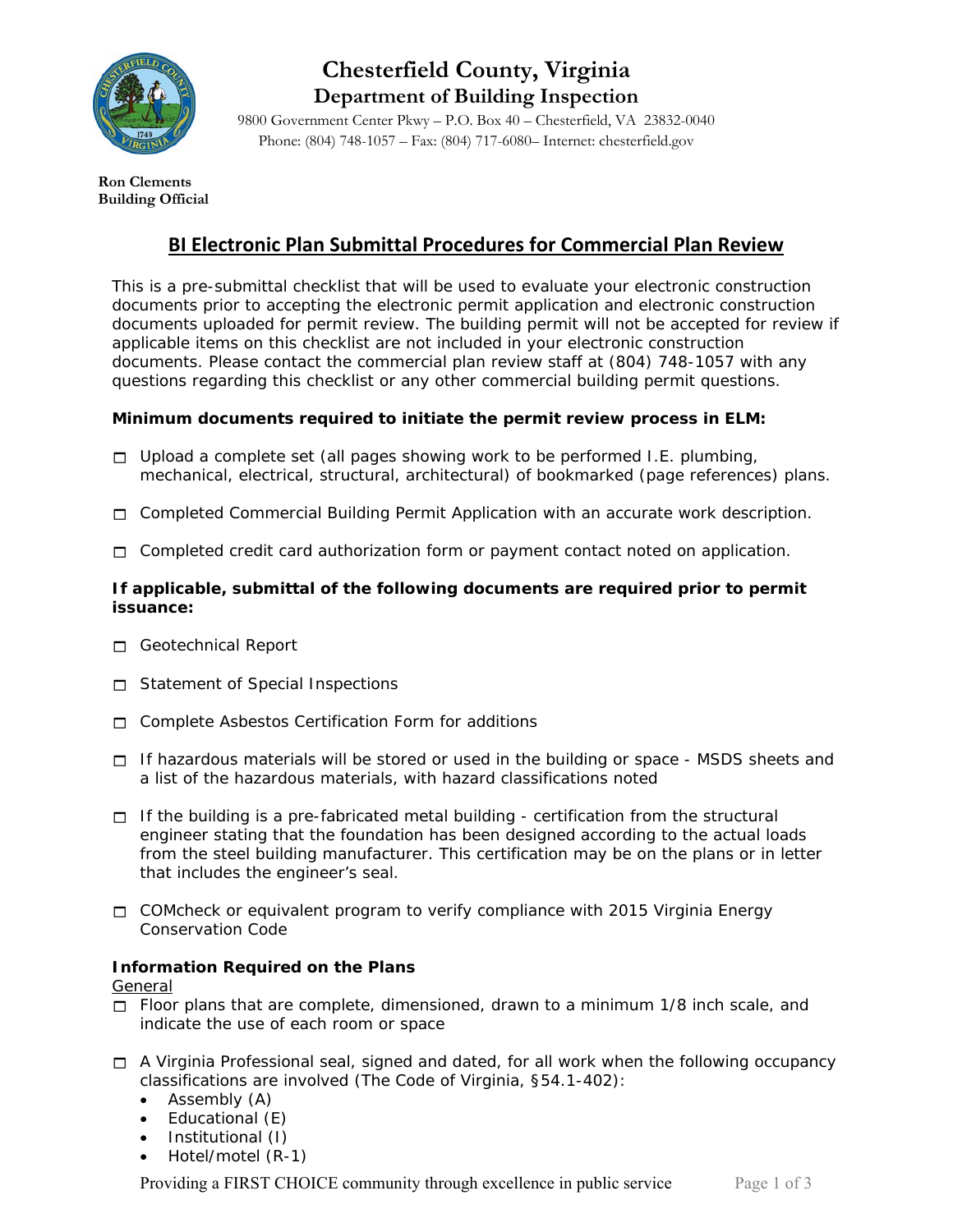BI Electronic Submittal Procedures for Commercial Plan Review (Continued)

- High Hazard (H) when any area of work is involved
- Mercantile (M) and Business (B) uses when the area of work exceeds 5000 square feet
- Storage (S) and Factory/Industrial (F/I) uses when the area of work exceeds 15,000 square feet
- $\Box$  Name, occupation, address and telephone number of the person who prepared the plans
- $\Box$  Dimensioned site layout plan with each set of plans
- Building code edition: The current code edition is the 2015 *Virginia Construction Code*  (VCC) [IBC], which is Part I of the Virginia Uniform Statewide Building Code (USBC).
- $\Box$  Use and occupancy classification (VCC Chapter 3)
- $\Box$  If it is a mixed use building the method of treating mixed uses: non-separated mixed use, separated mixed use (provide ratio sum calculation in accordance with VCC 508.4.2), separate buildings, or accessory use
- Construction type (VCC Chapter 6)
- Occupant load (VCC Chapter 10)
- $\Box$  Whether the building/space is equipped with any fire protection systems (automatic sprinkler system, fire alarm system, etc.)
- $\Box$  Method of compliance with height and area limitations, including calculations supporting height and/or area increases (VCC Chapter 5)
- $\Box$  New and existing construction clearly identified
- $\Box$  Location of all exit signs and egress lights on the plans
- $\Box$  Door schedule that includes:
	- Door size
	- Lock type
	- Hardware type (locks, latches, handles, closers, operating devices, access control systems)
	- Door fire rating expressed in hours, if rated
- $\Box$  Typical wall sections or descriptions of partition types; types and sizes/gauges of studs, wall sheathing, and insulation; termination of walls at floor and ceiling/roof structure
- $\Box$  All new and existing fire-resistance rated assemblies labeled as to type (fire partition, fire barrier, fire wall, smoke partition, etc.) and the design numbers and specifications (UL, Gypsum Association, etc.).
- □ Complete, full-height cross sections of all fire-resistance rated assemblies proposed for construction that identify all materials used in the assembly, support and termination details
- $\Box$  For penetrations of fire-resistance rated assemblies details, design numbers, and specifications for all through-penetration and annular space fire stop systems

#### **Structural**

 $\Box$  Complete footing and foundation plan